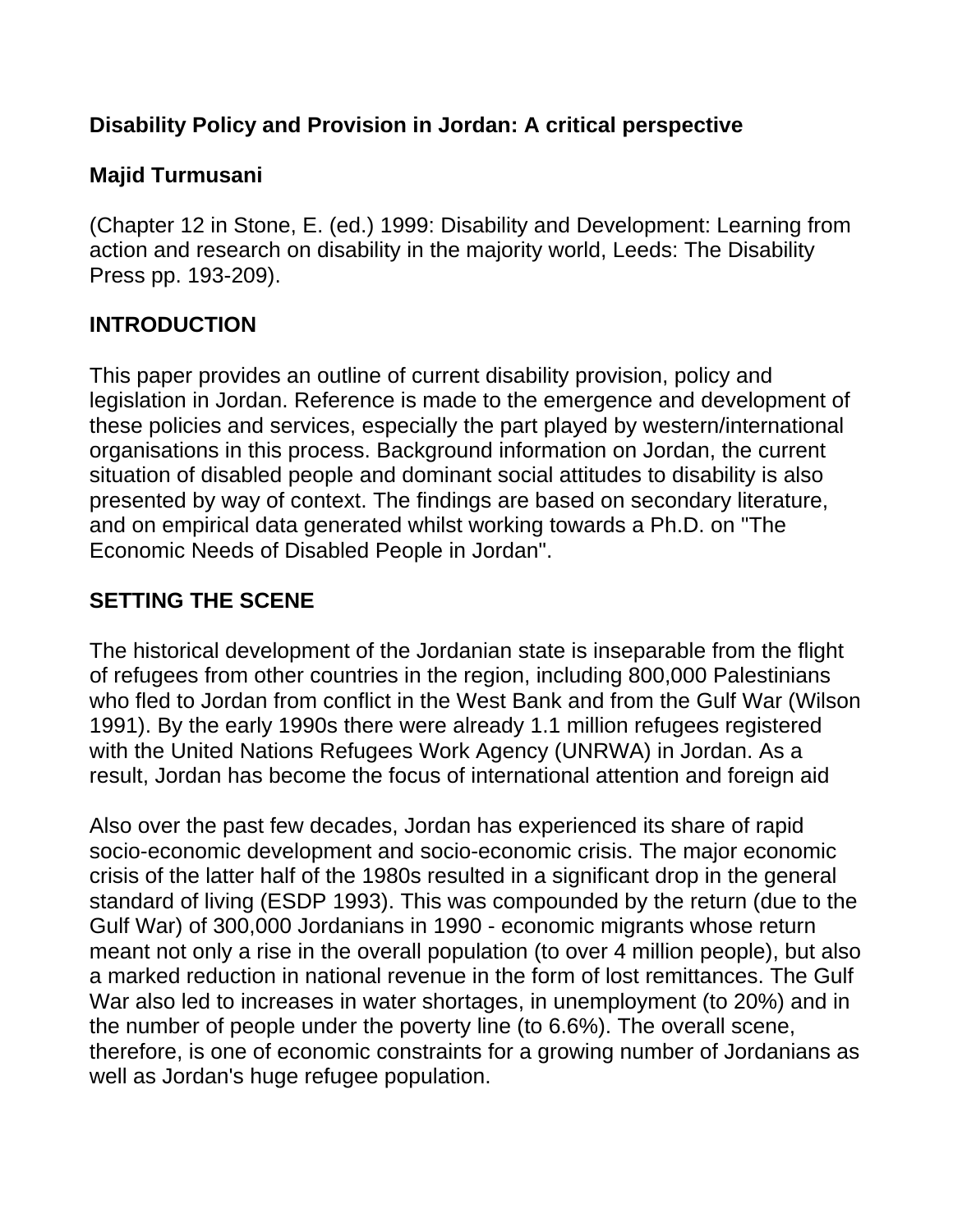In Jordan, the Gulf War and ongoing conflict on the West Bank have also impacted on the number of disabled people in the country. There has been a rise in the number of people with conflict-related impairments (especially among the refugee community), while the capacity of government and localities to respond to the needs of disabled people is under strain (Acton 1983, UNICEF 1993, Turmusani & Sime 1994). There are, however, no accurate figures on the number of disabled people in Jordan (ESCWA 1994). If one assumes that at least 4% of the total population has impairment (see Coleridge 1993 and Helander 1993), this would suggest that there could be some 170,000 disabled people in Jordan. Evidence from a recent survey conducted by the Department of Statistics in 1991 states that 11% of families reported having a disabled family member. This would give a total of 66,000 families in Jordan with one or more disabled family members (UNICEF 1993, Zu'bi 1991). Of course, such statistics are open to question, not least since socio-cultural values are known to play a major role in determining who is identified (by self, family and others) as "disabled" and what is counted as an "impairment" (Johnson 1991). For example, the only nationwide survey to date on impairment in Jordan (conducted by the Queen Alia Fund) focused solely on the incidence of visible impairment (QAF 1979). It is only recently that impairments like speech difficulties and learning difficulties have been considered at all when defining who is and who is not a disabled person in Jordan.

Whilst it may not be possible to get an accurate count of the number of disabled people in Jordan, it is certainly possible to get a good understanding of the problems that many of them confront every day.

# **THE SITUATION OF DISABLED PEOPLE IN JORDAN**

Recent research on disability in Jordan and empirical data gathered during fieldwork in 1996 all point to the serious disadvantages faced by disabled people in Jordan in relation to every area of life, including education, health, training and employment (Barghouthi and Al-Dean 1994, ESCWA 1994, Hinchcliffe 1994, Zomu't 1993).

The design of transport systems and public and religious buildings is such that they are inaccessible to many disabled people (Khatib 1994); while access to information is also greatly restricted (there is only one sign-language television programme for deaf people each week, and the range of reading materials for blind people is also very limited - see Hinchcliffe 1994).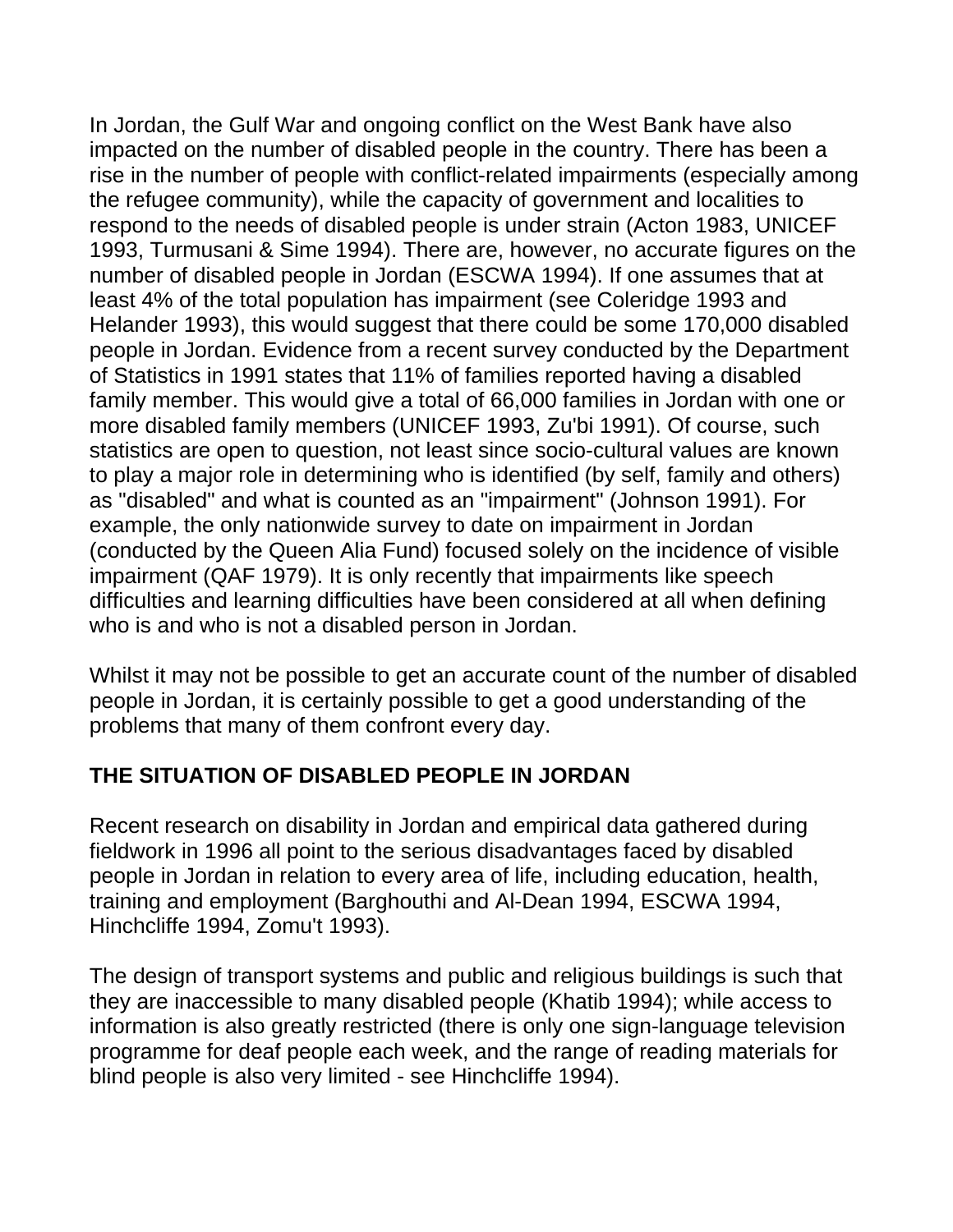The economic situation of disabled people in terms of employment and welfare support also leaves much to be desired. The Centre for Strategic Studies estimates that national unemployment among Jordanians could now be as high as 22-27% (CSS 1998). It is widely accepted that the rate of unemployment among disabled people in Jordan is even higher, and that disabled people are far more likely to live in poverty. Here, the absence of a welfare system and the absence of positive policies to promote the employment of disabled people serve to compound these existing inequalities. Barriers to employment are especially severe for people with a label of "mental retardation", people who have cerebral palsy and deaf people (Khatib 1989).

There is a severe shortage of specialised centres, personnel, funds and facilities to support disabled people - especially in rural areas. There is also practically no support from governmental and non-governmental bodies to disabled people who wish to live independently in the community, although the Queen Alia Fund has started to change this with a small programme to support disabled people who live in their own home through providing adaptations such as appropriate toilets and a ramp (QAF 1994). Generally, however, what little assistance there is takes the form of residential accommodation.

This situation is far from unique to Jordan. Similar conclusions have been drawn in relation to disabled people worldwide ... both in the west (see Barnes 1991, Dalley 1991, Oliver 1990 for example) and in developing countries (see Coleridge 1993, Helander 1993 and contributions to Zinkin & McConachie 1995). The overall picture is one of inadequate services, socio-economic structures that exclude disabled people, and a lack of access and equal opportunity. It is also one of negative social attitudes.

#### **SOCIO-CULTURAL ATTITUDES TO DISABILITY: AN OVERVIEW**

An analysis of dominant socio-cultural attitudes to disabled people in Jordan throws up some insightful, even contradictory, evidence. On the one hand, it is possible to identify an Islamic version of the philosophy of equal rights for people with impairments. For example, there is an episode in the Holy Qur'an which tells of God reprimanding his Prophet when he turned his back on a blind man who asked for advice and knowledge (Ali 1994: Surah Abasah verses 1-5, also Miles 1995). On this basis, it might be argued that God wishes all members of Islamic society to receive equal treatment, irrespective of impairment. On the other hand, however, there are several verses in the Qur'an and Hadith that reveal a much less accommodating, even discriminatory, attitude to disabled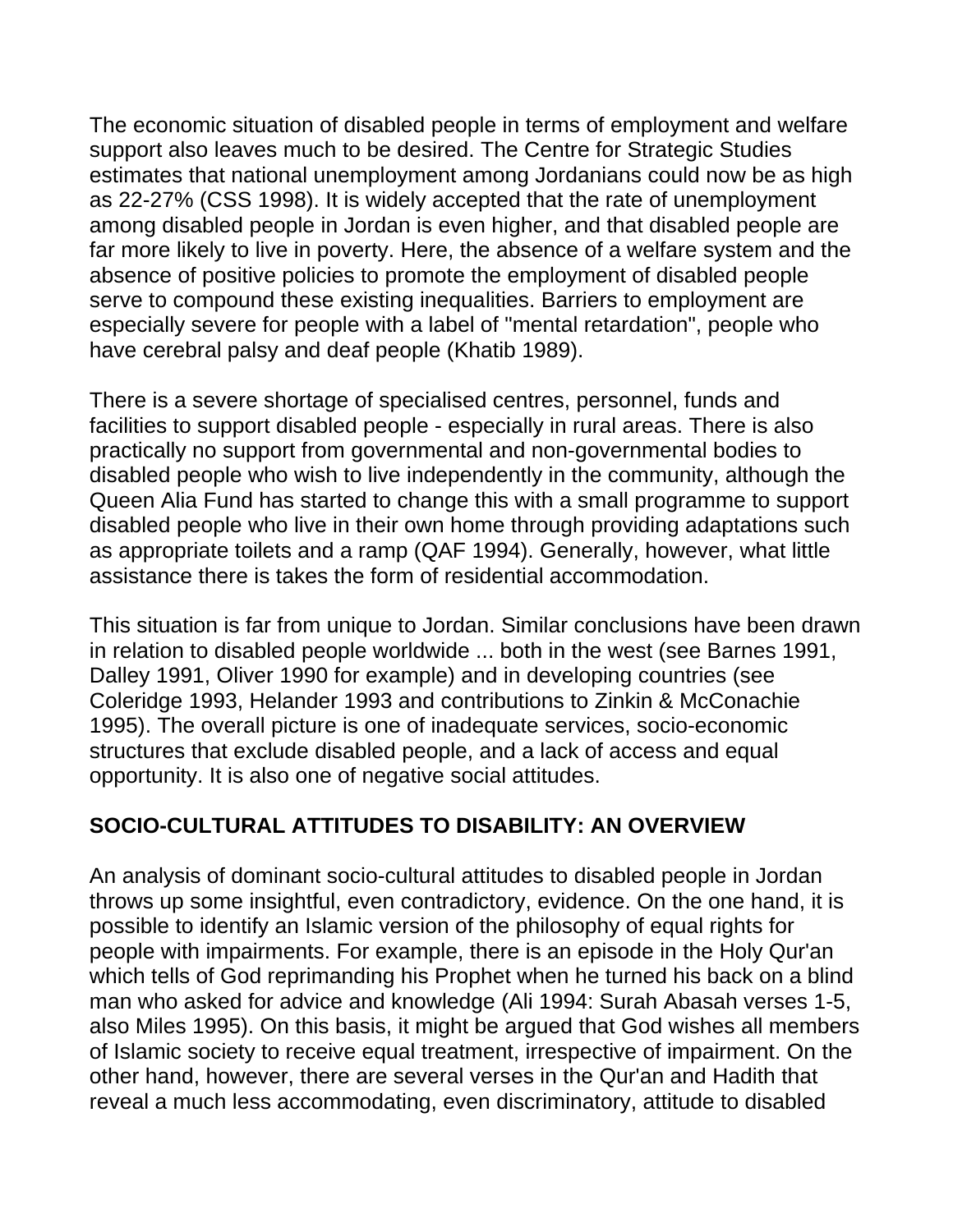people (Turmusani 1998). Unfortunately, evidence collected during fieldwork and from other sources within Jordan would seem to suggest that negative rather than positive attitudes to impairment are the more dominant - especially in rural areas.

Islam is the dominant faith for more than 92% of the population. A core message of Islam is that anything that occurs and everything that exists in the world can be attributed to the will of God. Accordingly, impairment may be explained as an act of God, designed to test the faith of individuals and their capacity to accept that fate with gratitude and patience. This perception of disability as a test of the faith and as God's will plays a major part in shaping attitudes towards disabled people.

There is also evidence that Arab societies (including Jordan) have tended to treat disabled people as people with no prospects and no potential (Khatib 1989), and have viewed impairment as something shameful and as an ordeal to be endured by the family. Thus, for fear that knowledge of an impairment within the family might incur difficulties in securing marriages, many families have denied the existence of a disabled family member (see also Coleridge 1993). Guilt and pity may also prompt some parents to "hide" their disabled children, with the result that access to appropriate services (where they exist) is even further restricted.

Disabled people constitute, and/or are perceived to constitute, an inevitable and significant drain on family resources and a potential source of damage to family status. Such attitudes have also been evident in the media: until recently, the media in Jordan has portrayed disabled people as passive and dependent, thereby perpetuating a negative image (Khatib 1994).

There are some signs of change. Public attitudes towards disabled people in Jordan seem to have improved over time, at least towards some sections of the disabled population. The changes are particularly apparent in relation to people with sensory and less severe physical impairments (rather than people with "mental retardation"), and in relation to men rather than women (see Quryouti 1984 and Florian & Katz 1983 on the status of people labelled as "mentally retarded").

Although the position of women in Jordan has improved in comparison to other Islamic countries, women still occupy a different status to men. In some parts of the country, women are considered to be awra (i.e. women's faces and bodies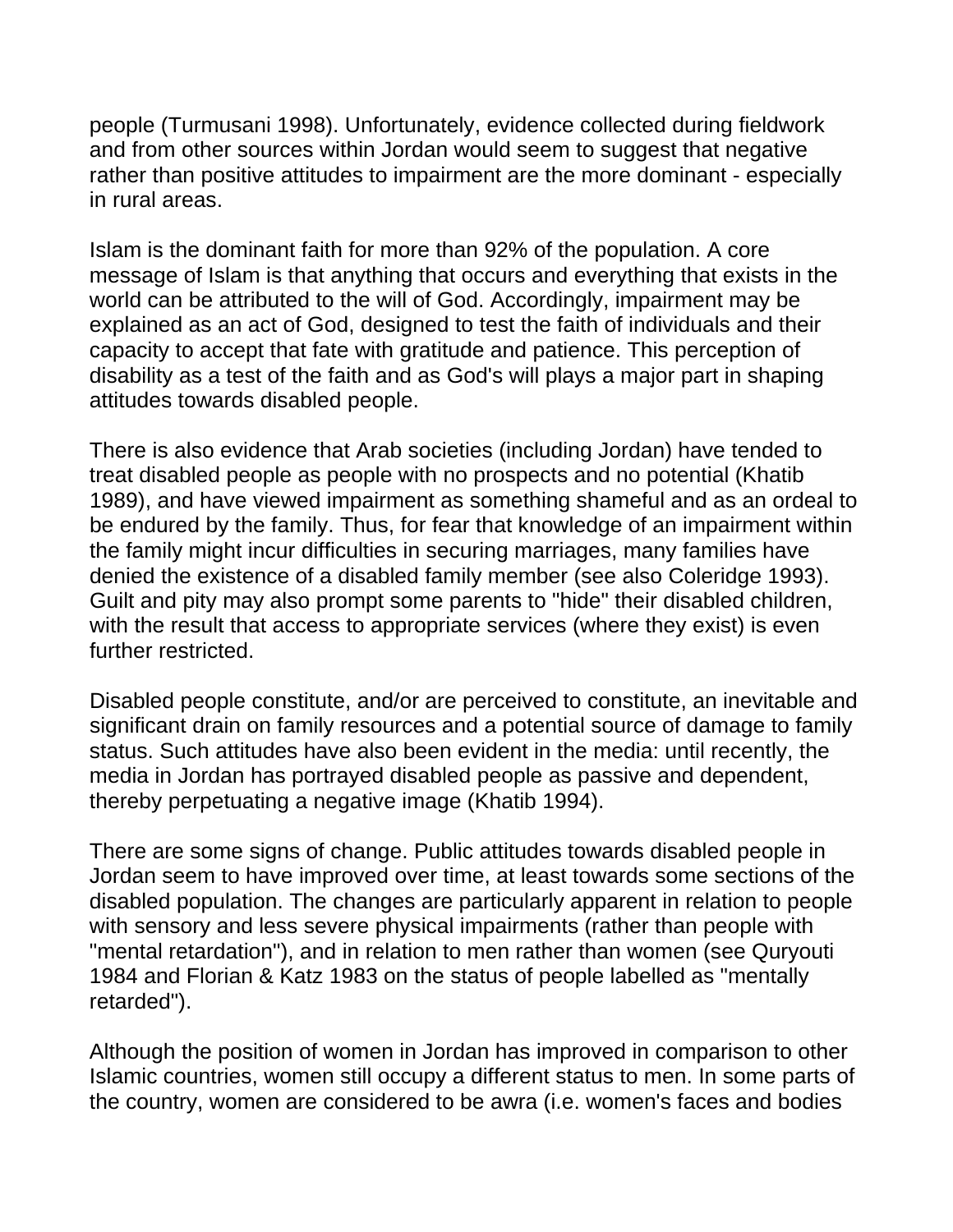must not be exposed to public view) and are not allowed freedom to choose a husband, express an opinion or live on their own. The situation of disabled women, especially those who are labelled as "mentally retarded", is even worse since disabled women are often viewed as an endless burden on their families both morally and financially. In southern Lebanon for instance, it has been reported that a disabled girl was left to die following an Israeli military offensive on her village and family home. The father was reported to say that he preferred to save the family cow rather than his disabled daughter because the cow was more useful (Habib 1998). Generally, where a disabled woman is the focus of family concern, this is less out of concern for her well-being, than for the protection of family honour.

In summary, negative attitudes towards disabled people and discrimination against them have a long history in Jordan.

### **DISABILITY-RELATED PROVISION IN JORDAN**

Institution-based and community-based (see Coleridge 1993) services are provided by and/or funded by professionals working for international and national non-governmental organisations, government and the private sector. These include: early detection services, special education services, rehabilitation services, vocational training services, sheltered workshop services, employment schemes and community-based rehabilitation programmes. There are 72 centres for disabled people which are run by NGO, government and private sectors; and they provide services to around 7,000 disabled people (less than 2% of the total population of disabled people). In this paper, I focus on services related to employment and community-based rehabilitation. All the statistics were gathered during fieldwork in late 1996.

#### **Employment schemes and services**

The importance of employment for disabled people is a key issue (Barnes 1991, DAA 1995). Often, self-employment is regarded as preferable to sheltered employment, while open employment is the most favoured option. However, the barriers to open employment in Jordan are significant. Several schemes have been set up with a view to increase the number of disabled people in work. Currently, two government bodies in Jordan are responsible for employment policy and creation of economic opportunities for disabled people: Ministry of Labour and the Vocational Training Corporation. Other organisations, especially NGOs, are also involved.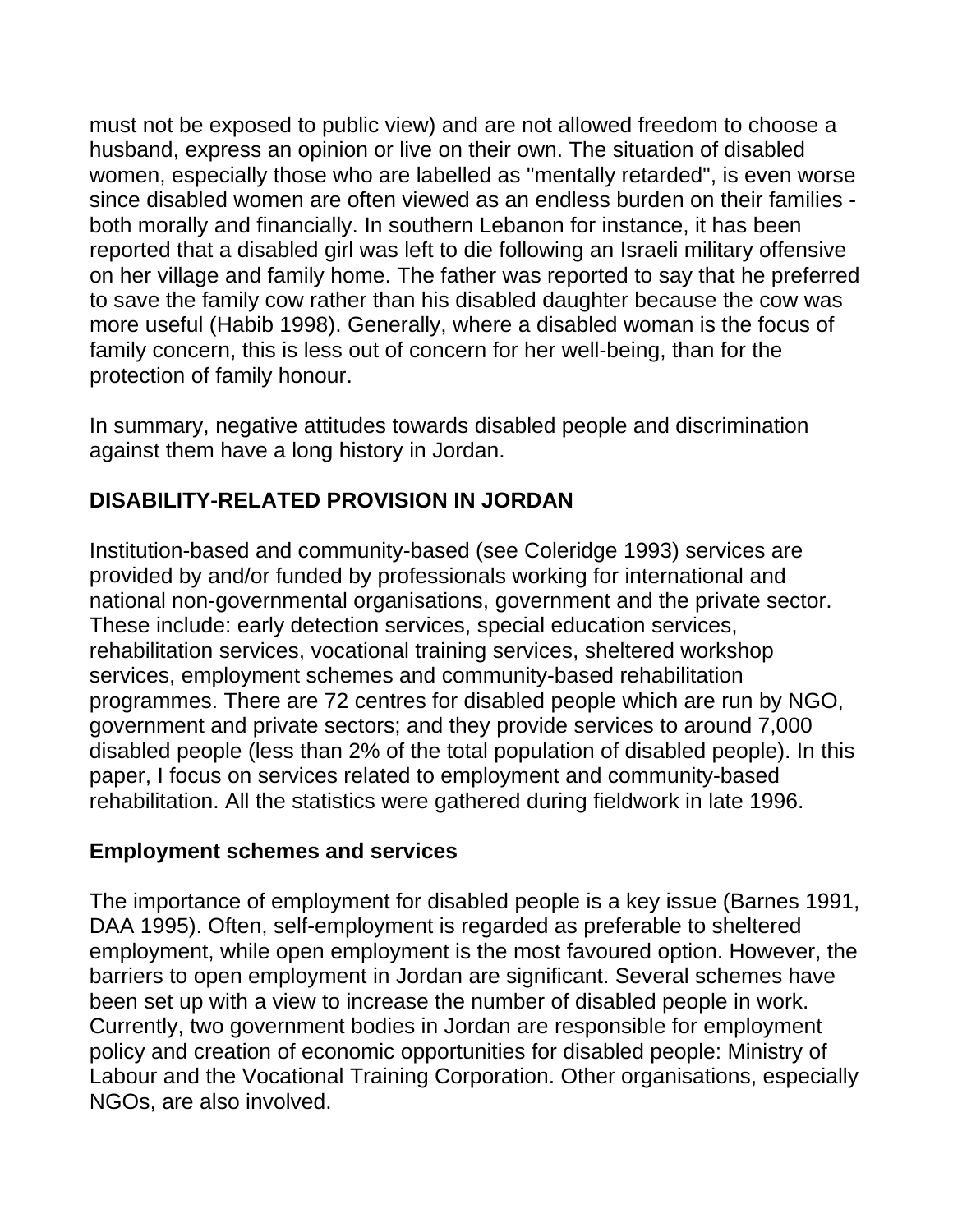- Vocational training services are conceptualised in Jordan as an integral part of special education, irrespective of market demands or employment opportunities. The services offer low quality and limited skill development, often with inappropriate supervision. Training- opportunities are very limited: only 276 disabled people - all between 14 and 24 years old - were in receipt of this service in 1996 (that is, less than 4% of the total population of disabled people who receive services). Of the 9 vocational training units in the country, 3 target "mentally retarded" people; 2 target deaf people; 2 target people with a physical impairment; and only 1 unit is open to people with different impairments. Most of the trainees are men. All of the centres are located in cities.
- There are 4 sheltered workshops in the country and, again, they are all located in big cities. They employ around 83 people with mild impairments - people who have graduated from vocational training programmes. According to Hinchcliffe (1994), the working conditions in these sheltered workshops are poor. The workshops are run by the voluntary and international non-governmental sectors, not by the state. Even though sheltered workshops are considered by many to be an unfavourable option (ILO 1989), there are still very long waiting lists of potential employees.
- The Friendship Society for the Blind started the first scheme to set up selfemployment projects for blind men, primarily in Amman. In the 1980s, the National Aid Fund started to provide micro-credit loans for husbandry projects, and support to purchase aids and equipment. This support was also open to disabled people and, in contrast to other schemes, operated in rural areas. In 1992, the General Union of Voluntary Societies and the United Nations Development Programme established a self-employment scheme targeted at disabled people. Unfortunately, disabled people were not involved in the design and delivery of this project - this was reflected in the low attendance record of disabled people (GUVS 1994).
- In 1994, the National Council for the Welfare of Disabled People established a new department with responsibility for promoting the open employment of disabled people in public and private sectors. It is reported that about 150 disabled people have been employed in the private sector, although this is mostly a result of personal contacts rather than legal incentive or enforcement (NCWDP 1994).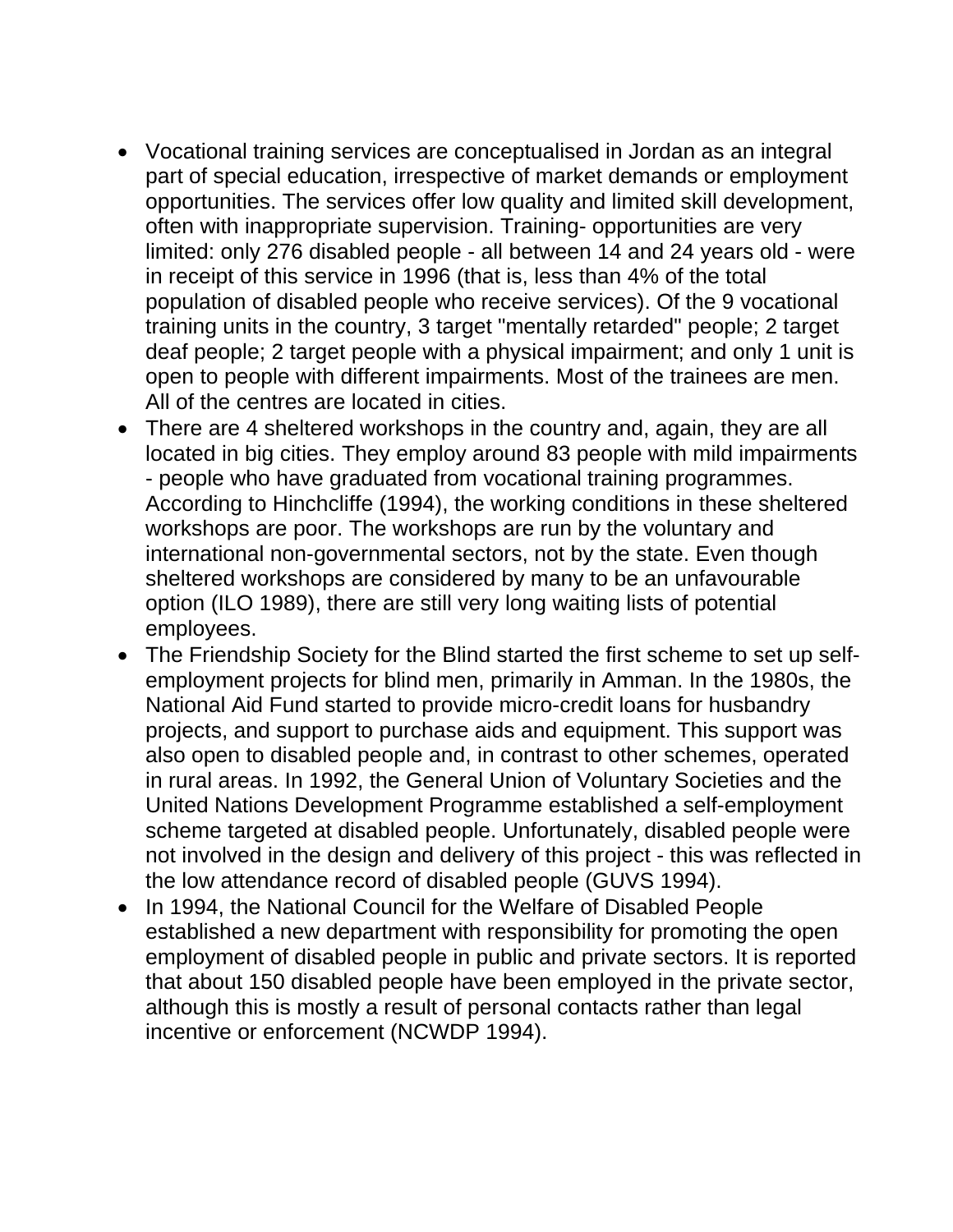#### **Community-based rehabilitation schemes and services**

Community-based Rehabilitation (CBR) has been put forward as one way to increase the availability of services to disabled people in developing countries (see Coleridge 1993, Khatib 1994, Daoud 1991, Andrew 1991). The key principals of CBR are low-cost and simple technology, the use of local resources, and community participation (Twible & Henley 1993, Ingstad 1995, Helander 1993). In Jordan, the eight CBR programmes - serving a total of 500 people - which are currently under way or in the planning stages have been spearheaded and funded by international agencies and organisations. Where local NGOs are involved, their role has been limited to delivery rather than design and management of services.

- In the early 1980s, the first CBR project in Jordan was set up and run by the United Nations Refugee and Work Agency (UNRWA) in a refugee camp. Nowadays, UNWRA runs six CBR programmes - all in refugee camps.
- In 1991, UNICEF funded a pilot CBR project in 13 villages of Mafraq district, following recommendations made at the Jordanian/Swedish Medical Association conference in Amman (QAF 1994). The only part of the original project that is still active is a mobile clinic unit, which is administered by a local NGO (with funding from UNICEF). The mobile clinic provides medical rehabilitation services to some parts of Mafraq district.
- In 1995, the Holy Land Institute for the Deaf started a CBR project for people with hearing impairments in Salt District in central Jordan (HLID 1994).

#### **Other Schemes and Services**

- There is no welfare system in Jordan, although the National Aid Fund has some responsibility (more on paper than in reality, it seems) to provide support for disabled people to provide grants for individual rehabilitation purposes.
- There are no organisations controlled by disabled people, although it is interesting to note that Deaf people in Jordan have recently started to set up their own social clubs (Hinchcliffe 1994).
- There is a Jordanian Federation for Handicapped Sports, but it is the only cross-impairment organisation related to sports and recreation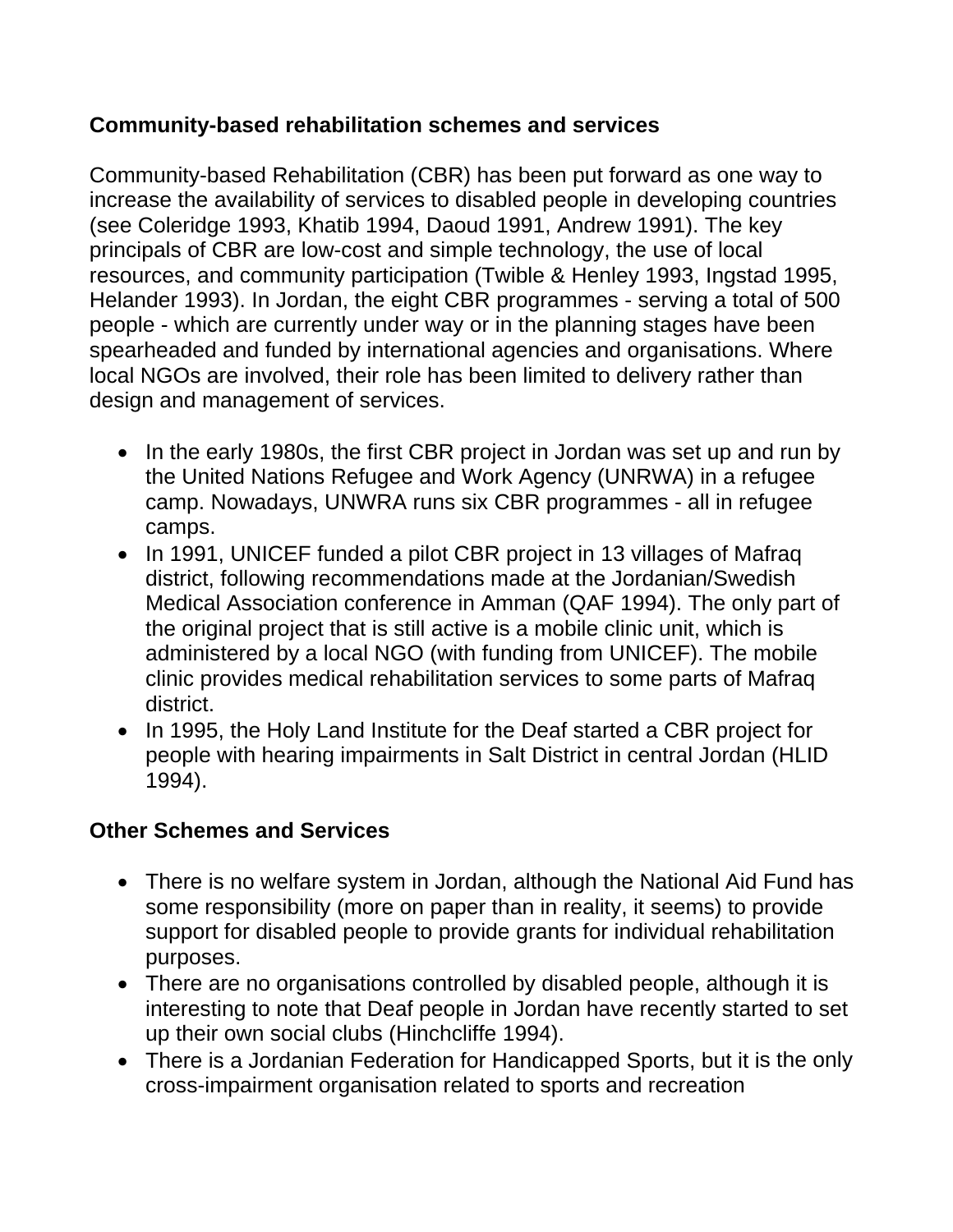opportunities for disabled people. It is based in Amman and has very limited resources and capacity.

• A few workshops produce disability aids and equipment (e.g. wheelchairs).

All of this looks bleak. The good news is that - on paper - things should get better as a result of recent legislation which sets out the facilities and services that disabled people and their families should start to expect to get. These are discussed shortly. Before that, it is important to consider some of the main problems that have impacted on the provision of services, their appropriateness and their effectiveness.

#### **SOME LIMITATIONS AND CONSTRAINTS**

Several of the services exist more in name than in reality. For example, the National Aid Fund has a remit to provide financial support to people in poverty, including disabled people. Support might include a micro-credit loan or a grant towards meeting rehabilitation needs. However, access to this support depends on a number of conditions and criteria, including politically-related allocation priorities. Procedures are long and complex. The potential geographical distribution is very wide.

Advocacy and self-organisation of disabled people exists in only limited form. Despite the fact that the right of disabled people to participate in decisionmaking relating to their life is guaranteed by recent legislation (see below), the reality falls far short of the idea. The government seems to prefer professionallyrun services for disabled people; and where there have been attempts to form organisations of disabled people or to set up consultations, these have failed. At the time of data collection in late 1996, there was only one parents' society which was inactive - and a failed attempt by some disabled people to set up their own organisation (the failure seems to have arisen from a leadership conflict among the membership).

The lack of a mobilised "voice" of disabled people in local areas and nationwide, combined with the preference of those in government, voluntary and private sectors to deploy professionals rather than adopt a community-based approach which involves disabled people, has had a negative impact on the appropriateness of services provided. One example is the inappropriate voluntary sector scheme to promote self-employment among disabled people: the buildings used were inaccessible with no appropriate facilities, and disabled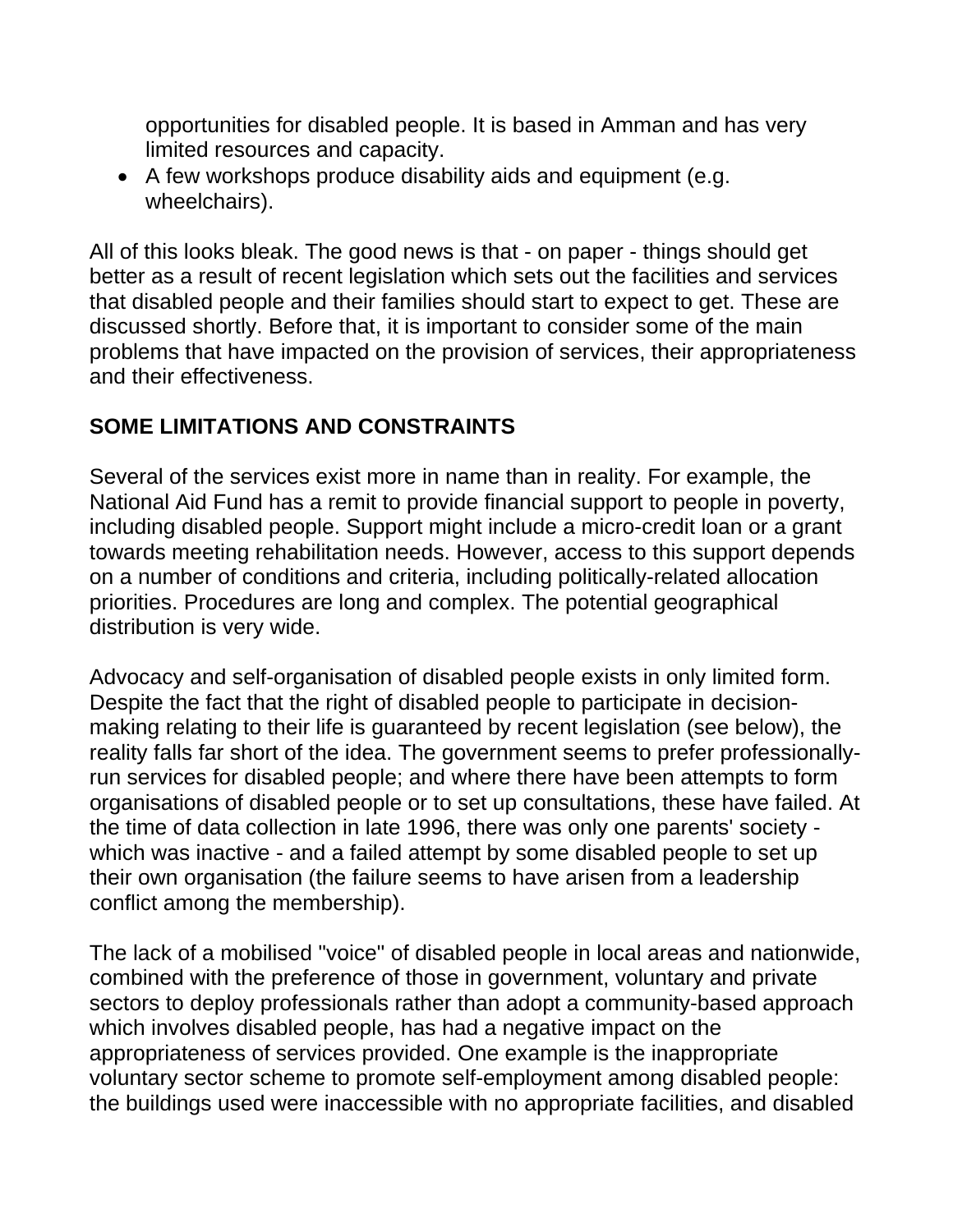people were not consulted as to the type of employment they wanted - so attendance was very low (see Turmusani & Sime 1994). Another related issue lies in the failure of those running vocational training schemes to consider local market demands, with the result that training provided does not equip individuals with the skills they need to thrive in the local economic and competitive labour market.

The government's preference for professionals is reflected in a range of schemes to provide skills and training to those professionals who already work with disabled people, in order to enable them do their job better - for example, through supporting professionals to gain postgraduate academic qualifications in special education and through the provision of in-service training and local or overseas exchanges. A major problem, however, is how to retain those who have been trained - since many higher-level professionals turn to employment in the private sector or overseas rather than receive the lower salaries on offer in government and voluntary sector work in Jordan. A more promising approach although it is firmly based in a "medical model" of disability, is the creation of an Occupational Therapy College (a new joint-project between GUVS and Royal Medical Services, with funding from the British Government). This is one of the leading professional institutions in the country; and there is a high demand for graduates both within local communities and further afield.

The severe shortage of appropriate services, personnel, funds and facilities in disability-related work in Jordan (see above) means that the few disability projects that do exist operate under significant constraints. They have to learn to do a lot of work with very few resources. This is compounded by an apparent lack of planning, co-ordination and co-operation between the agencies that are involved in disability and rehabilitation programmes in Jordan, which further restricts the potential impact of these services to benefit disabled people (Hinchcliffe 1994). This lack of co-ordination results in the unnecessary duplication of services and an inefficient use of limited resources (WPACDP 1983). It is more than likely that low capacity, lack of planning and lack of consultation, and over-stretching capacities in terms of geographical spread were the root causes of programme failure in the CBR project in Mafraq district (see above).

# **THE DEVELOPMENT OF DISABILITY POLICIES IN JORDAN**

A medical model of disability, exemplified by many professional practices, western NGOs and international agencies, has penetrated the local culture and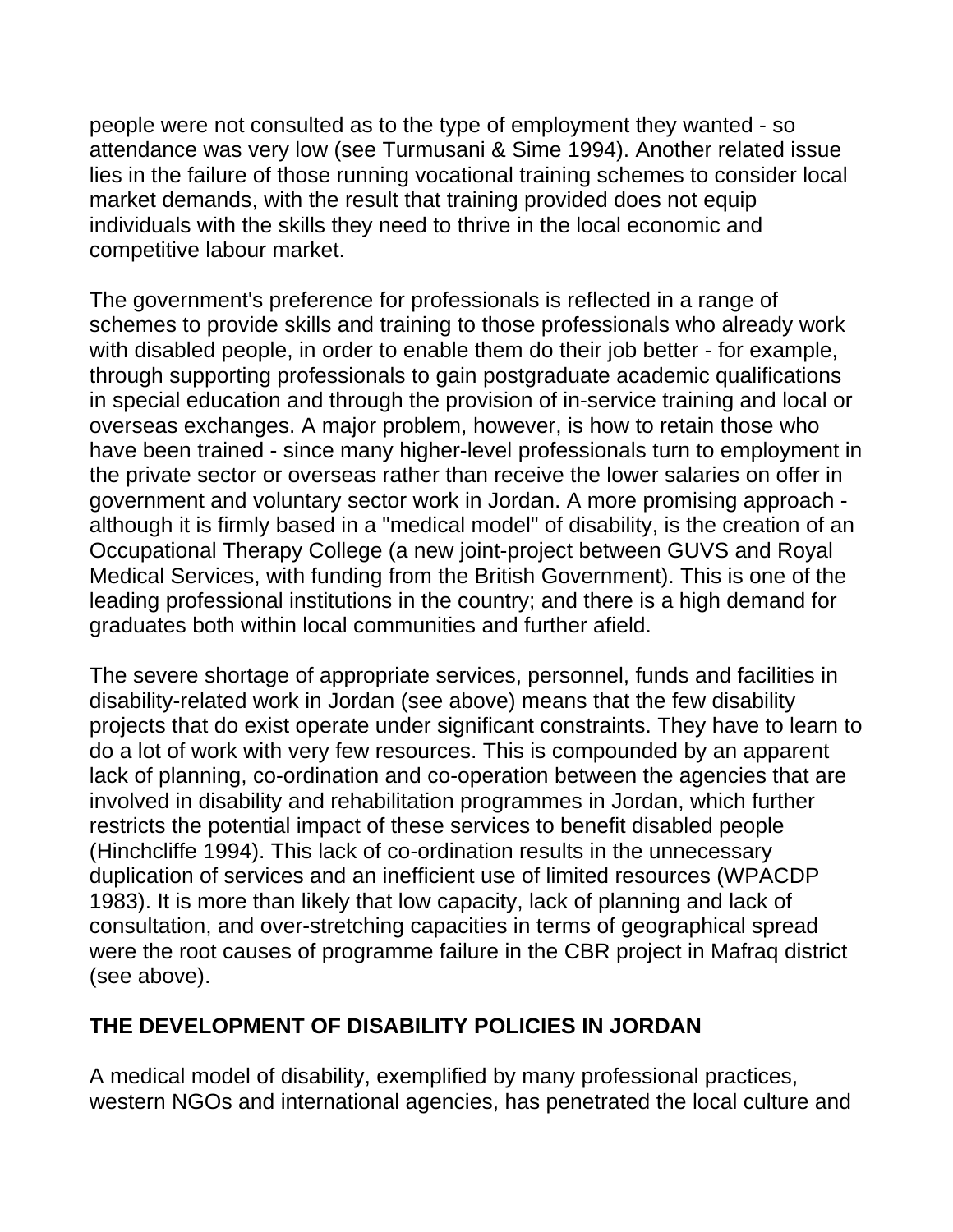affected attitudes towards disability in Jordan. Clearly, this is not to say that negative attitudes towards impairment and disability have only emerged since the 1960s (when international agencies and organisations became active in disability in Jordan)...the information on "traditional" attitudes outlined in the previous section is proof enough of that. It is, however, to argue that the ways of working and the scope of projects implemented by western organisations have influenced the attitudes and shaped the responses of the Jordanian government, voluntary and private sector, as well as families and individuals.

In Jordan, as in many countries, rehabilitation services for disabled people have been initiated in the wake of war and conflict. The increased incidence of conflict-related impairment, and the reduced capacity to meet the needs of disabled people, have often been the catalyst for more state and, significantly, international involvement in the lives of disabled people (see Ingstad 1995). In Jordan, disability-related provision began in the 1960s and was led by foreign NGOs which provided institutional (residential) care for severely deaf and "mentally retarded" people. In the 1970s, government and voluntary organisations followed suit and began to get involved in western-style institutional provision for "mentally retarded" people. In time, western-style institutions which specialised in institutional care, special education, vocational training, and rehabilitation began to spread throughout Jordan (Khatib 1994). No matter how well intentioned these international and local initiatives might have been, there is little doubt that the result of western influence has been a view that equates "institutions" and "special" with "disability provision", and which thereby promotes the marginalisation of disabled people in society, and their exclusion from "mainstream" services and provision.

A further legacy of western influence is the degree to which disabled people and related services have been seen as the tasks of non-governmental organisations and the voluntary sector, rather than the responsibility of the government. The existence of comprehensively funded services for disabled people has encouraged reliance on these (mostly international) NGOs and agencies, and therefore discouraged the development of formal state-run and state-funded services. None of this is to deny the important contributions that have resulted from western and international involvement in disability (e.g. rehabilitation, care services, training) - it is simply to point out that these contributions have been at a cost.

The nature of service provision has impacted on family responses to disabled people. There is now a stronger view that disabled people are no longer a family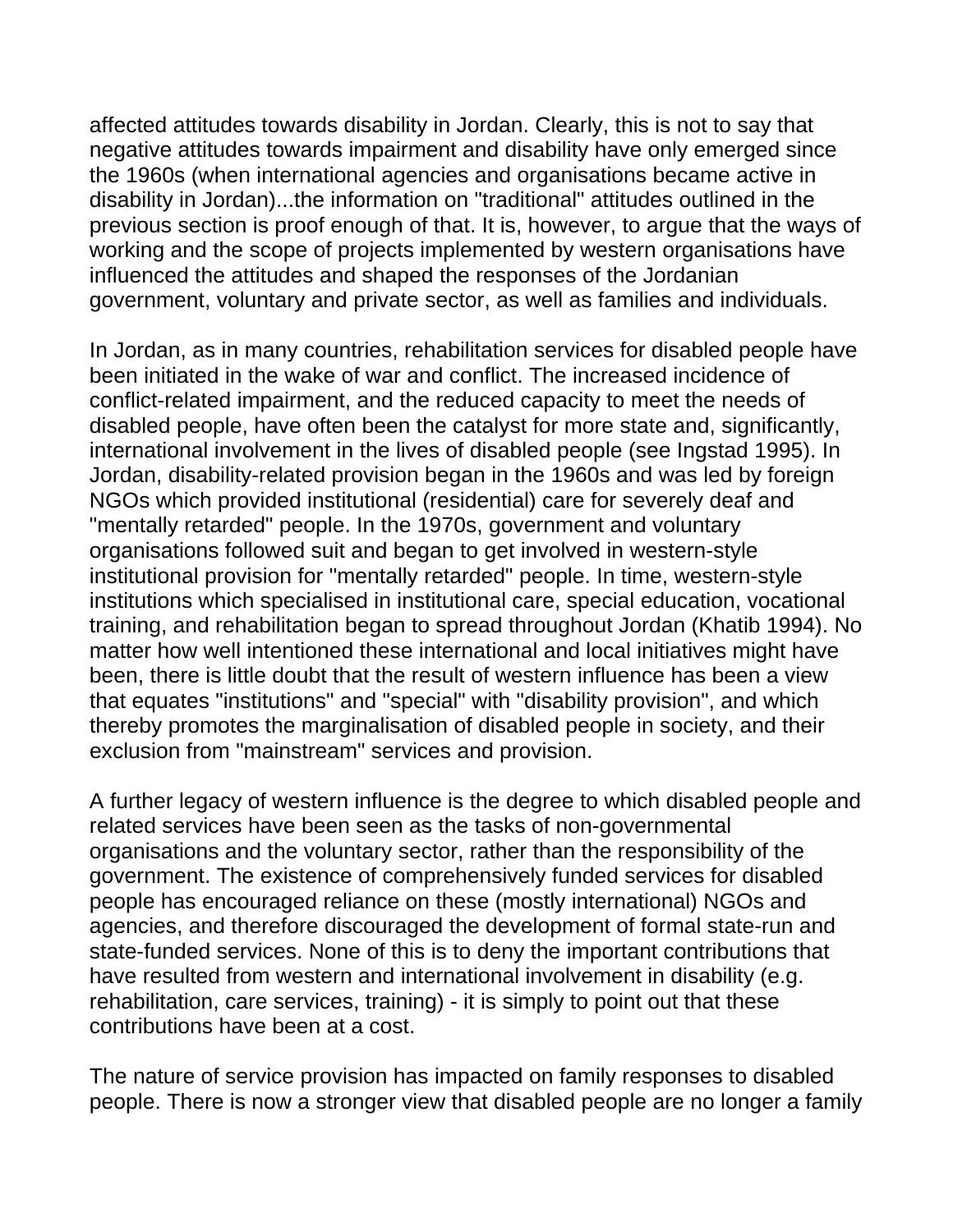responsibility alone: communities and government also have some responsibility to meet the needs of disabled people. This view has certainly been influenced by western involvement in establishing residential centres for disabled people, thereby taking over what had previously been the sole responsibility of the family (see Mallory et al 1993 on the impact of western, especially colonial, influence on attitudes towards and provision for disabled people in developing countries). From my research and experience, it seems that poorer families may now be more inclined to send severely disabled family members to residential institutions out of a belief that such western-style and (often) western-funded institutions provide better services than can be offered by the family.

The level of international interest has not reduced. Indeed, it received a boost in the International Year of Disabled Persons (1981) and the subsequent United Nations Decade of Disabled People (UN 1994).1981 was also, however, a turning point in Jordan in terms of the government's agenda for disabled people and public awareness of disability. It can be argued that, since then, state and voluntary sectors within Jordan have taken steps to provide disabled people with more appropriate services, with a view to enabling them to contribute to society and also to meet Islamic obligations in providing equal opportunities regardless of someone's mental, physical, or economic condition. But there is a very long way to go, since services are still provided to less than 2% of the total population of disabled people in Jordan (Khatib 1994, UNICEF 1993).

Finally, it should be noted that the Monarchy of Jordan has played an important role in supporting disability policies and legislation. The involvement of members of the Royal Family in public life, especially in disability issues, has speeded up the introduction of disability legislation and, through organisations like the Queen Alia Fund and the Al-Hussein Society for Physical Handicap, has provided additional services. Here again, however, the influence of international agencies is clear.

It is clear that both foreign and indigenous forces have contributed to the emergence and development of non-family responses to disability. The interplay of these forces has resulted in a complex set of policies, programmes and practices that reflect both local values and values that originated in very different sociocultural contexts. I would argue that a medical approach to disability has been paramount, and that this has largely been introduced through western involvement in disability in Jordan. What is required now is a transformation of this approach to what has been called a social model of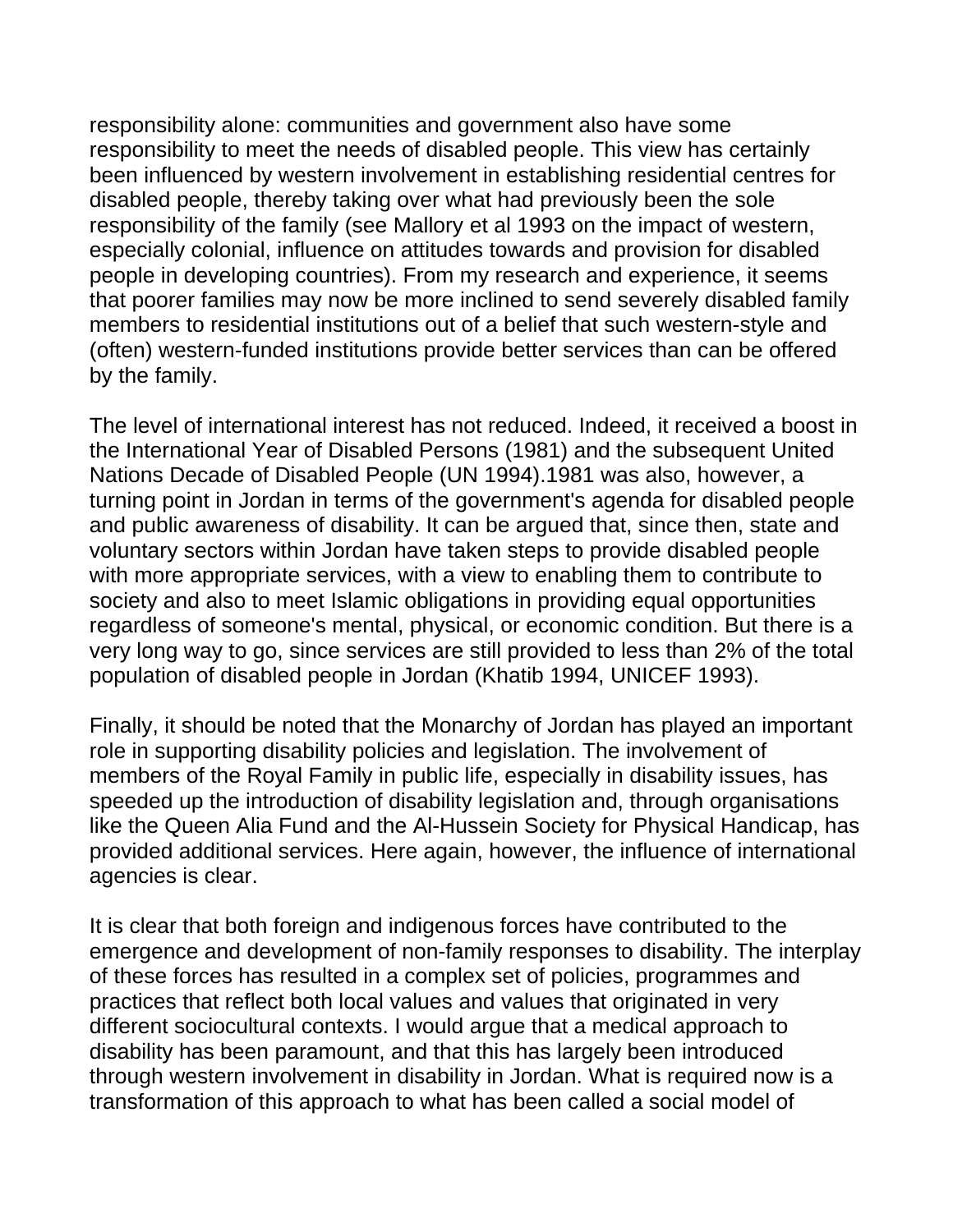disability, which focuses on social solutions rather than individual solutions (see Crow 1996, Barton & Oliver 1997, Barnes 1991 & 1996, Oliver 1990 & 1996, Lunt & Thornton 1994, and Turmusani 1999 among others).

### **LEGISLATION AND DISABILITY IN JORDAN**

The International Year of Disabled Persons was also the first time that thought was given to legislation as a means of improving the situation of disabled people in Jordan. Since 1981, many attempts have been made by parents and activists who work in western NGOs to formulate appropriate legislation under the supervision of the Ministry of Social Development, and with the support of Their Royal Highnesses Ra'ed Ibn Zaid and Firas Ibn Ra'ed. Eight years later, in 1989, a Provisional Law for the Welfare of Disabled People (No.34/1989) was passed. Then, in 1993, the provisional bill was passed and Law No.12/1993 for the Welfare of Disabled People came into existence.

The mission statement of this Law is to ensure the rights of disabled people for services and provision which will promote their integration into society and affirm their rights:

This law affirms the right of disabled persons to education, training, employment, rehabilitation, medical treatment, sports and recreation, transport, aids and equipment and materials, support services and participation in decision making as far as the resources allow. This law establishes a body called the National Council for the Affairs of Disabled Persons to implement the law (see NCWDP 1993).

In order to make these rights a reality, there is a strong need for all relevant parties (including government, NGOs and the private sector) to co-operate and co-ordinate their efforts; to enforce implementation of the law; to involve society and raise awareness of disability and the law, and so forth.

The definition of a disabled person is:

any person with a permanent, partial or total impairment in any of his senses or physical, psychological, or mental abilities to the extent that the ability to learn, to be rehabilitated or to work, is limited in a way which inhibit him/her short of fulfilling his/her normal daily requirement in circumstances similar to those of able-bodied persons (NCWDP 1993).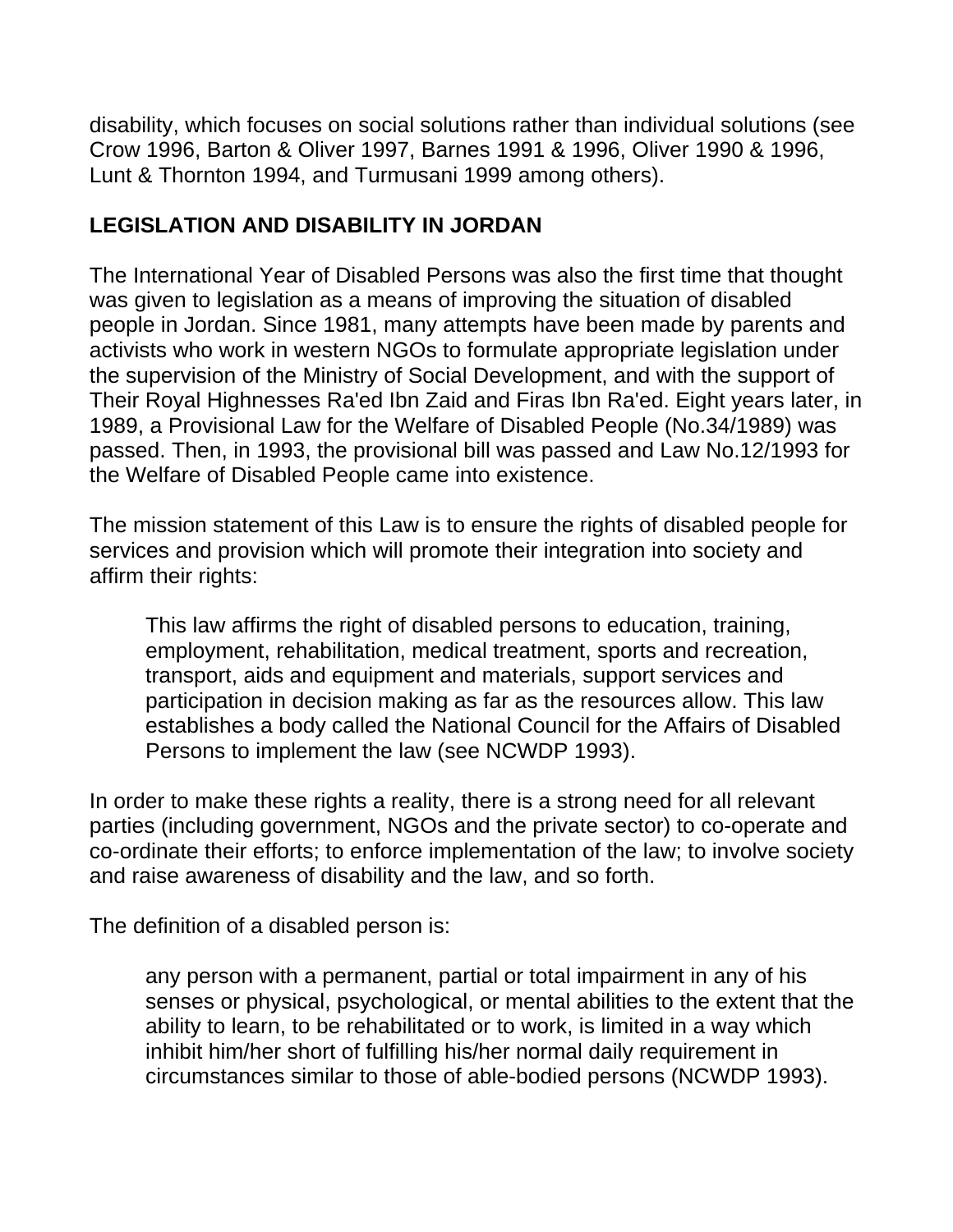Some impairments, such as dyslexia, are not included.

Hinchcliffe (1994) has criticised this law on the basis that many of the "rights" established depend on the discretion of the Minister of Social Development. Also, representatives of disabled people are appointed by the Minister rather than by other disabled people or groups they might represent. The high turnover of members of the various government ministries and organisations, who have been appointed to debate the implementation of the law, will lead to a low-level of commitment and consistency in decision-making and in enforcing the law. Finally, the law is clearly based on a "welfare" rather than a "rights" perspective, thereby setting the scene for continued dependency on others, especially on welfare and disability professionals (Turmusani 1998).

It is arguable that nothing will change until serious mechanisms (and resourced mechanisms) are in place to implement rights such as the right to employment. The right for employment of disabled people in Jordan is guaranteed by the new law, and there are several sections of the law which discuss the opportunities and support that disabled people should expect to access. However, evidence from fieldwork shows that disabled people's participation in the economy remains very limited and the majority of disabled people - including those who are well-trained or qualified - are unemployed or employed in low-skilled, lowpaid work. The preference for employing non-disabled people remains strong. The situation is little different whether in the public or the private sector.

# **CONCLUSION**

There is a growing awareness of the substantial contribution disabled people make, and can make, to their local communities and society in general. All too often, development plans bypass disabled people and, when they do take account of disability, tend to treat disabled people as "separate" and "special". I have argued that this is the case in Jordan.

In Jordan, disabled people are marginalised and experience socio-economic disadvantage as well as negative socio-cultural attitudes. Existing disabilityrelated provision, policies and legislation are inadequate, poorly-resourced, more apparent on paper than in reality, and underpinned by the view that institutional, special and medical provision, run by professionals with little involvement of disabled people, constitutes the most appropriate form of disability provision. Even when discussion turns to employment schemes, it is clear that most of the limited opportunities that exist are in low-level jobs, set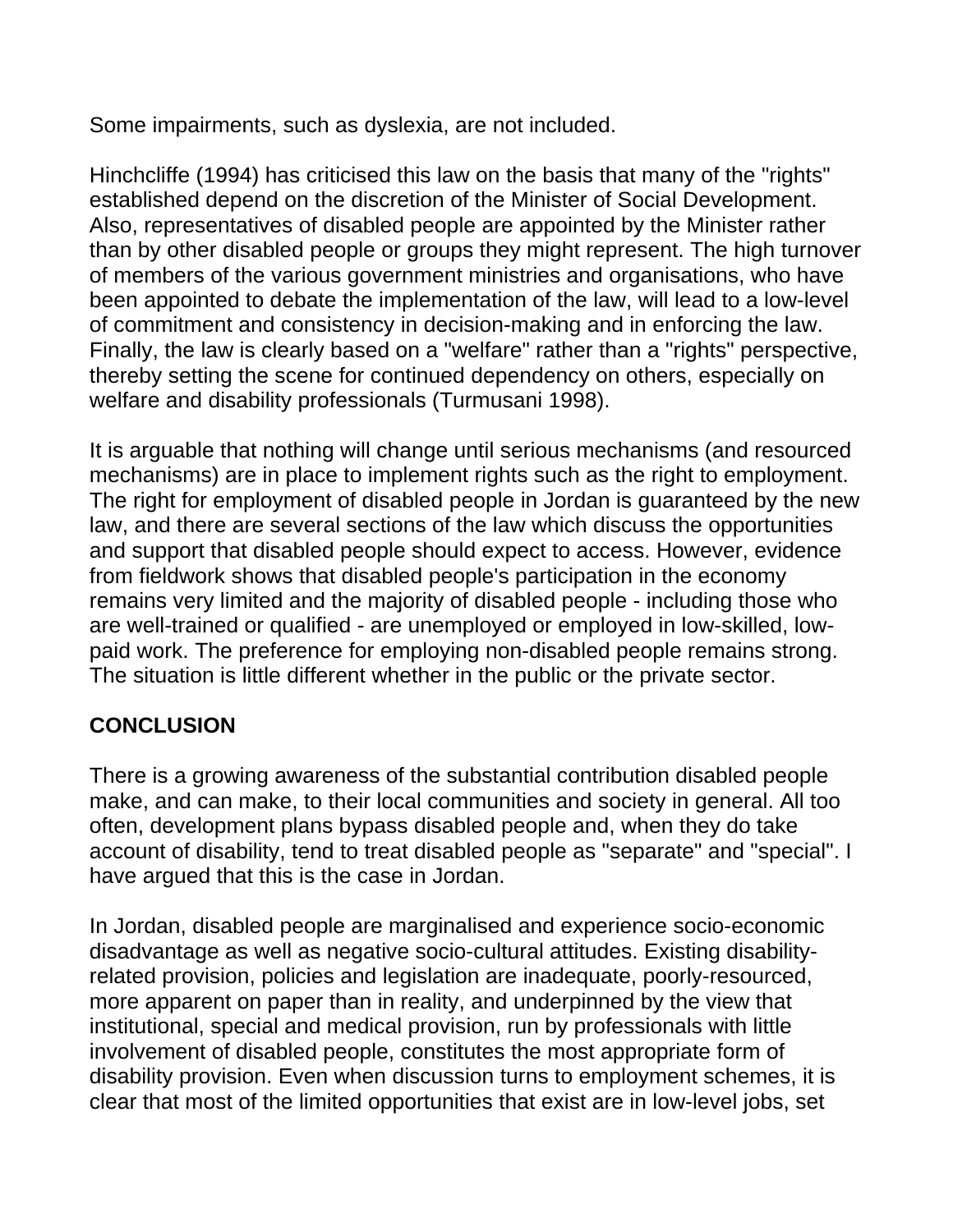apart from other employees. Moreover, the increase in service provision since the 1960s (e.g. residential centres, employment schemes, CBR outreach) is minute compared to the needs of 98% of disabled children and adults who do not receive support in the 1990s. The distribution of priorities and approaches to disability in Jordan must change if Jordanian state and society are ever to meet these present demands (Turmusani & Sime 1994). In my view, existing policies, provision and legislation will only contribute to disabled people's empowerment if the following factors are in place and prioritised:

- Support to disabled people to promote their self-organisation and selfadvocacy.
- Increased access to financial and other resources for individual disabled people, groups of disabled people, and also for service providers.
- Promotion of a social model of disability among disabled people, society in general, service providers in government, voluntary and private sectors and, of course, among those western NGOs and international agencies that are still working and will continue to work with disabled people in Jordan.

With these factors in place, and with co-ordination and collaboration, disability policy and provision in Jordan could be greatly improved.

# **REFERENCES**

ACTON, N. (1983), 'World Disability: The Need for a New Approach: A Cry for Health', in O. Shirley (ed) Poverty and Disability in the Third World, Frome: Third World Group and AHRTAG.

ALI, A. (1994), The Meaning of The Holy Qur'an (transl), Maryland: Ammana Corporation, Brentwood.

ANDREW, L. (1991) "The Role of Institution in CBR in Jordan", in Community Based Rehabilitation: Proceedings of the 3rd Seminar of JSMA, Amman: JSMA. BARGHOUTHI, M. and Al-Dean, H. (1994), "Family Role in the Rehabilitation and Taking Care for the Disabled", in The Role of Family in Integrating Disabled Women into Society, Amman: ESCWA.

BARNES, C. (1991), "Institutional Discrimination Against Disabled People and the Campaigning for Anti-Discrimination Legislation", Critical Social Policy 12 (1), pp. 5-22.

BARNES, C. (1996), "The Social Model of Disability: Myths and Misconceptions", Coalition, August, pp. 25-30

BARTON, L. & OLIVER, M. (eds) (1997), Disability Studies: Past, Present and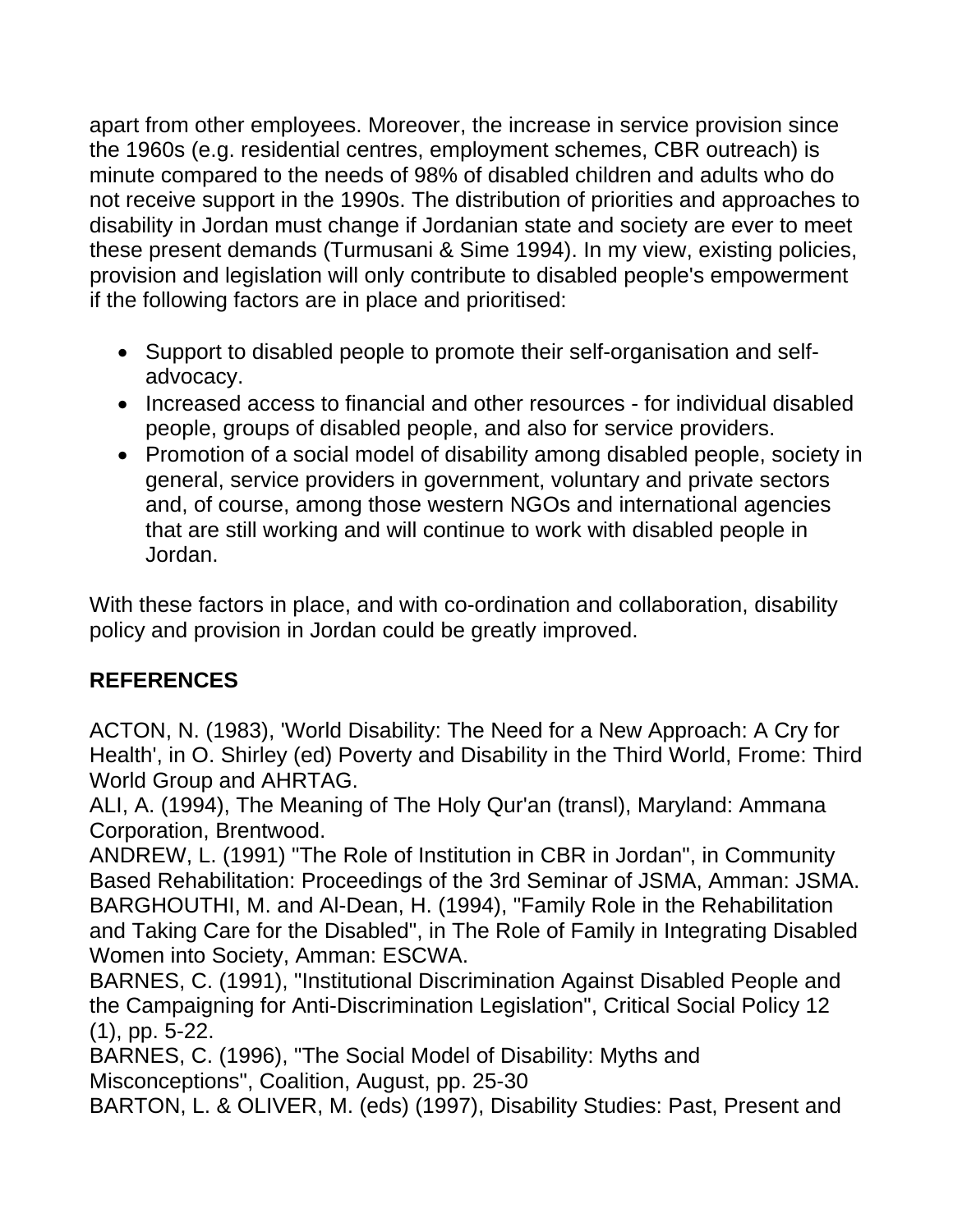Future, Leeds: The Disability Press.

COLERIDGE, P. (1993), Disability, Liberation and Development, Oxford: Oxfam.

CROW; L. (1996), "Including All of Our Lives: Renewing the Social Model of Disability", in Barnes, C. & Mercer, G. (eds.), Exploring the Divide: Illness and Disability, Leeds: The Disability Press.

CSS (1998), Unemployment Among Jordanians, Jordan: Centre for Strategic Studies, University of Jordan.

DAA (1995), Overcoming Obstacles to the Integrating of Disabled People, Copenhagen, Denmark.

DALLEY, G. (ed) (1991), Disability and Social Policy, London: Policy Studies Institute.

DAOUD, A. (1991), "UNRWA Experience in CBR in Jordan", in Community Based Rehabilitation: Proceedings of the 3rd Seminar of JSMA, Amman: JSMA. ESCWA (1994), "The Situation of Disabled Women and Their Social Integration in the ESCWA Region", in The Role of Family in Integrating Disabled Women into Society, Amman: ESCWA.

ESDP (1993), Economic and Social Development Plan: 1993-1997, Amman, Jordan: Ministry of Planning.

FLORlAN, V. & KATZ, S. (1983), "The Impact of Cultural Ethnic and National Variables on Attitudes Towards the Disabled in Israel", International Journal of Intercultural Relations 7, pp. 167-179.

GUVS (1994), The Annual Report: The General Union of Voluntary Societies (GUVS), Amman: Co-operative Society for Press Workers.

HABIBI, L. (1998), Gender and Disability: Women's Experience in the Middle East, Oxfam UK and Ireland.

HELANDER, E. (1993), Prejudice and Dignity: An Introduction to Community Based Rehabilitation, New York: UNDP.

HINCHCLIFFE, A. (1994), Explanatory Report on the Situation of Disability in Jordan, Amman: Disability Development Action (DDA).

HLID (1994), The Holy Land Institute for the Deaf, Salt, Jordan.

ILO (1989), "Vocational Rehabilitation and Employment of the Disabled People in ESCWA Region", in The Capabilities and Needs of Disabled Persons in the ESCWA Region, Amman: ESCWA.

INGSTAD, B. (1995), "Mpho Ya Modimo - A Gift from God: Perspectives on 'Attitudes' Towards Disabled Persons", in Ingstad, B. & Whyte, S.R. (eds), Disability and Culture, Berkeley: University of California Press.

JOHNSON, R. (1991), "The Health Transition: The Cultural Inflation of Morbidity During the Decline of Mortality", Health Transition Review 1(1), pp. 39-68. KHATIB, A. (1989), "Disability Situation in Jordan", in The Capabilities and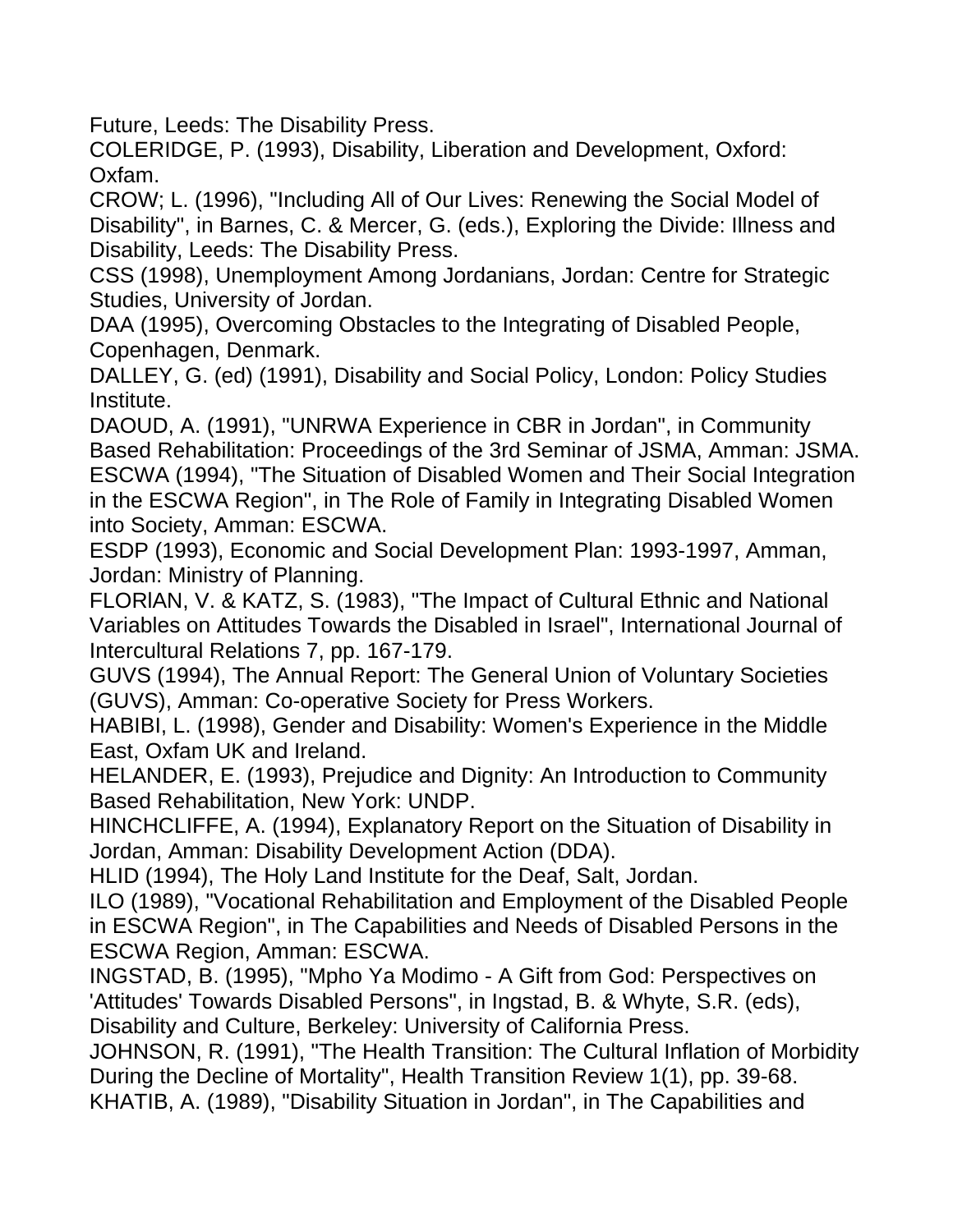Needs of Disabled Persons in the ESCWA Region, Amman: ESCWA. KHATIB, A. (1994), "The Role of NGO's in Integrating the Women into the Society", in The Role of Family in Integrating Disabled Women into Society, Amman: ESCWA.

LUNT, N. & THORNTON, P. (1994), "Disability and Employment: towards an understanding of discourse and policy", Disability and Society 9 (2), pp. 223- 238.

MALLORY, B., NICHOLLS, R., CHARLTON, J. & MARFO, K (1993), Traditional and Changing Views of Disability in Developing Societies, University of New Hampshire, World Rehabilitation Fund IEEIR.

MILES, M. (1995), "Disability in an Eastern Religious Context: Historical Perspectives", Disability and Society 10 (1), pp. 49-69.

NCWDP (1993), Law for Welfare of Disabled People No 12 for the Year 1993, Amman: The Jordan Printing Press.

NCWDP (1994), Proceedings of the National Council for the Welfare of Disabled People, Amman, Jordan.

OLIVER, M. (1990), The Politics of Disablement, Basingstoke: Macmillan. OLIVER, M. (1996), "Defining Impairment and Disability: Issues at Stake", in Barnes, C. & Mercer, G. (eds), Exploring the Divide, Leeds: The Disability Press.

QAF (1979), National Survey of the Handicapped in Jordan, The Queen Alia Fund, Amman: Jordan Press Foundation.

QAF (1994), The Annual Report: The Queen Alia Fund, Amman: Jordan Press Foundation.

QURYOUTI, Y. (1984), "Special Education in Jordan: A Present Status of Needs Assessment Study", unpublished PhD dissertation, Michigan State University.

TURMUSANI, M. (1998), "Some Cultural Representation of Disability in Jordan: Concepts and Beliefs", working paper presented at the Expert Meeting on Local Beliefs and Concepts of Disability in Different Cultures, Bonn, 21-24 May 1998. TURMUSANI, M. (1999), "The Economic Needs of Disabled People in Jordan: from the Personal to the Political Perspective", Disability Studies Quarterly 19  $(1)$ .

TURMUSANI, M. and SIME, J. (1994), "Evaluation Report on the Disability Provision in Jordan", Amman: GUVS.

TWIBLE, R. and HENLEY, E. (1993), "A Curriculum Model for a Community Development Approach to Community Based Rehabilitation", Disability and Society 8 (1), pp. 43-57.

UN (1994), The Standard Roles on the Equalisation of Opportunities for Persons With Disabilities, New York: United Nations.